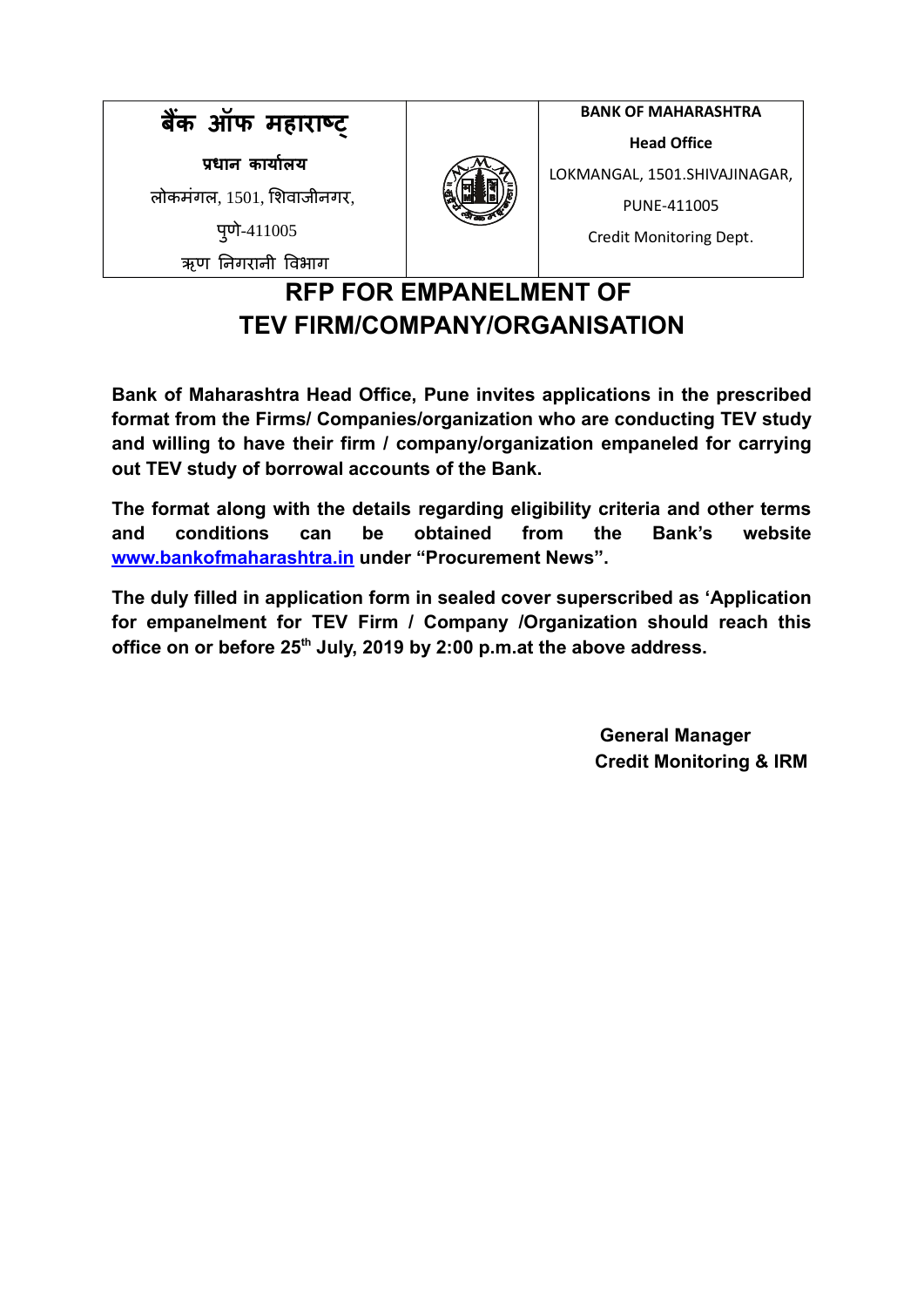### **Empanelment procedure**

- **(i)** The Head Office shall invite applications for empanelment from the independent Firms, Companies and Organizations conducting Techno Economic Viability Study from the operating area of the major center in India. The applications which are older than 1 month shall not be considered unless updated information is submitted by the concerned applicant.
- **(ii)** The applications received / collected shall be scrutinized and list of empanelled agencies shall be finalized by H.O. The list of Firms, Companies and Organizations empanelled by the H.O. shall be sent to zones. Zonal office shall select TEV Consultant out of that list.
- **(iii)** The Firms, Companies and Organizations to be taken on panel shall be decided by a committee of Executives in Head Office to be constituted and headed by the General Manager, Credit Monitoring. The Committee shall comprise members from Credit, MSME and IRM. The minimum number of members in the committee for empanelment shall be 4, including the General Manager, Credit Monitoring.
- **(iv)** The specialization of Firms, Companies and Organizations for different types of projects, their technical / professional qualified staffing and their previous competence in evaluating various type of projects for its Techno Economic Viability studies shall be considered. Firms, Companies and Organizations shall also be evaluated on the basis of their major submission of such successful report in the past for the banks/ financial institutions / Industries etc. Professional qualification they hold as observed in their applications shall be given due weightage and it will be ensured that the selected panel list contains fairly balanced number of specialist and general evaluators. The Firms and Companies presently existing on the Bank's panel may be given weightage.
- **(v)** Minutes of the TEVS empanelment committee meeting covering the summary comments of its assessment and decision on selection of the TEV firms shall be held on record at H.O.
- **(vi)** The empanelment shall normally be valid for 2 year. The Committee at Head Office shall evaluate the performance of the Firms, Companies and Organizations on basis of their successful reports.
- **(vii)** The Committee at Head Office is authorized to delete the name of any TEVS Firms, Companies and Organizations from the list by recording reasons for such deletion and giving due intimation to the Company concerned.
- **(viii)** Credit Monitoring Department, H.O. shall circulate the list of empanelled TEVS Firms and Companies to the Zones and branches. Any addition/ deletion in the list shall also be communicated to the zones and branches. A copy of the list duly updated shall be held by Credit Monitoring Department at H.O. and copy shall also be sent to the Credit, MSME and IRM Department at H.O.

The following illustrative factors shall be considered to ascertain the Techno Economic Viability of the project:

- Technology of the plant and machinery old/new.
- Original Cost of the machinery and product quality comparison.
- Work process time / cycle.
- Legal aspect of product and its marketability.
- Legal aspect of the title for property, license for project.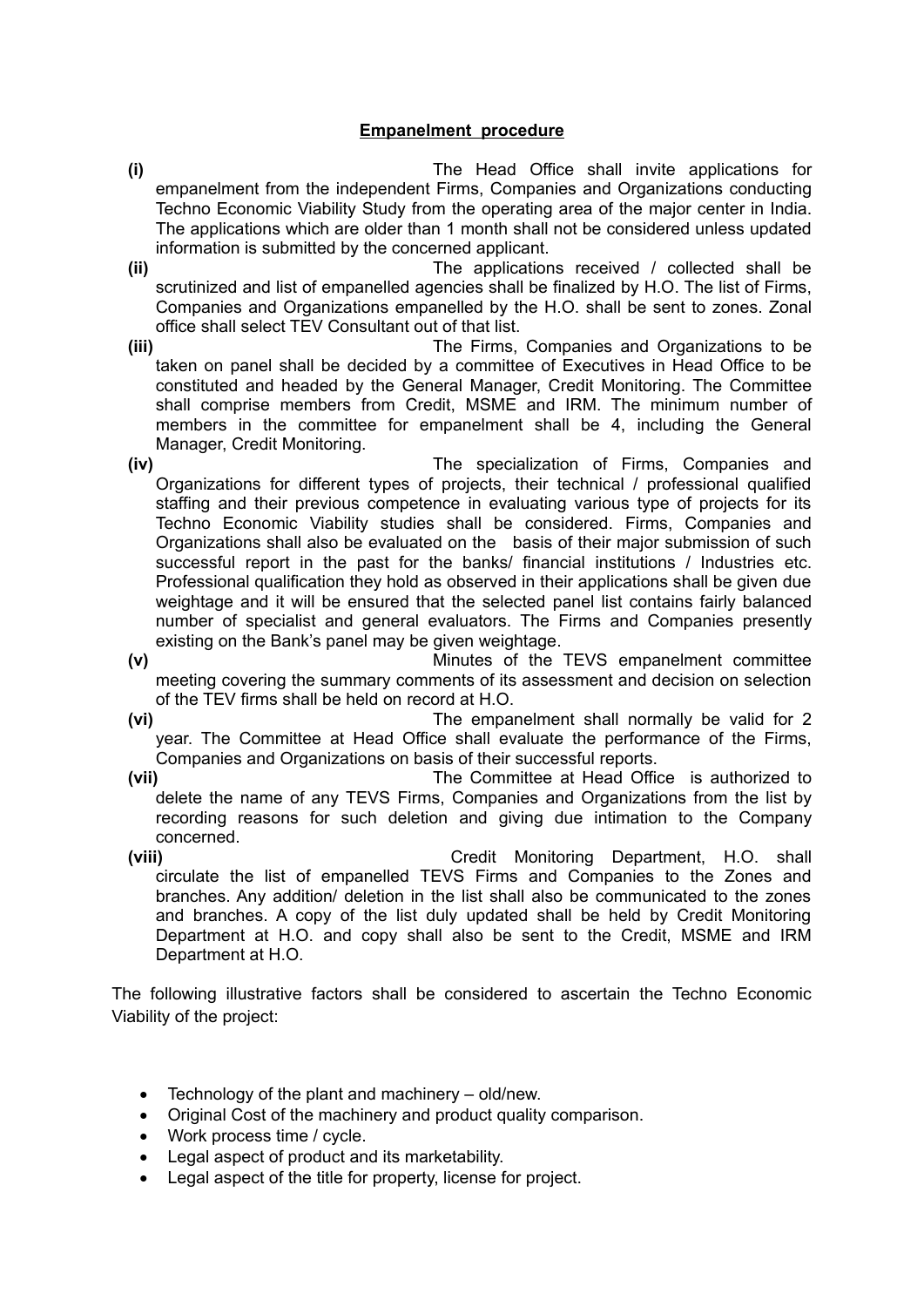- Due diligence of property and promoters.
- Market report on product / marketability etc.
- Discreet inquiries made from local estate agents as regards prevailing market rates.
- Newspaper reports
- Book value of property and if any revaluation exercise is carried out by the owners.
- Tax-receipts / maintenance receipts verification with authorities.
- If it is a new venture for new type of product its entire economics to generate income cycle should be brought in report.

The criteria, terms and conditions and application format for calling the application from Firms and Companies are proposed as under:

## **CRITERIA AND TERMS & CONDITIONS FOR EMPANELMENT OF TEVS FIRM, COMPANY AND ORGANISATION**

### **Eligibility for Empanelment**

a) Firms, Companies and Organizations Having at least 2 qualified Engineers, **Advocates** 

and Chartered Accountants/Cost Accountants each as Members & must be

registered with the Income Tax Authorities, Bar Council of respective state, Institute of

Chartered Accountants of India (ICAI) / The Institute of Cost Accountants of India

respectively as Partner / Director with experience of minimum 3 years, preferably having

exposure in viable, bankable projects for banking sector.

b) Firms / Corporates / Organization who display exceptional professional competence in

Techno Economic Viability Studies.

#### c) Having proven track record of conducting a number of Techno Economic Viability

Studies and in depth knowledge and extensive experience in all aspect of Techno

Economic Viability Studies and should be aware of the various practices existing in cross

section of industries.

d) Having unblemished track record and should not have been blacklisted by any financial

institution / other organizations / any government department. The Firms, Companies

and Organizations should furnish self-attested affidavit on stamp paper in this regard.

- e). Should have office at any major centers of the country.
- f) The name of the Firm/Company or its promoter/partner etc. should not be

in the defaulters/barred/caution list published/displayed at websites of public bodies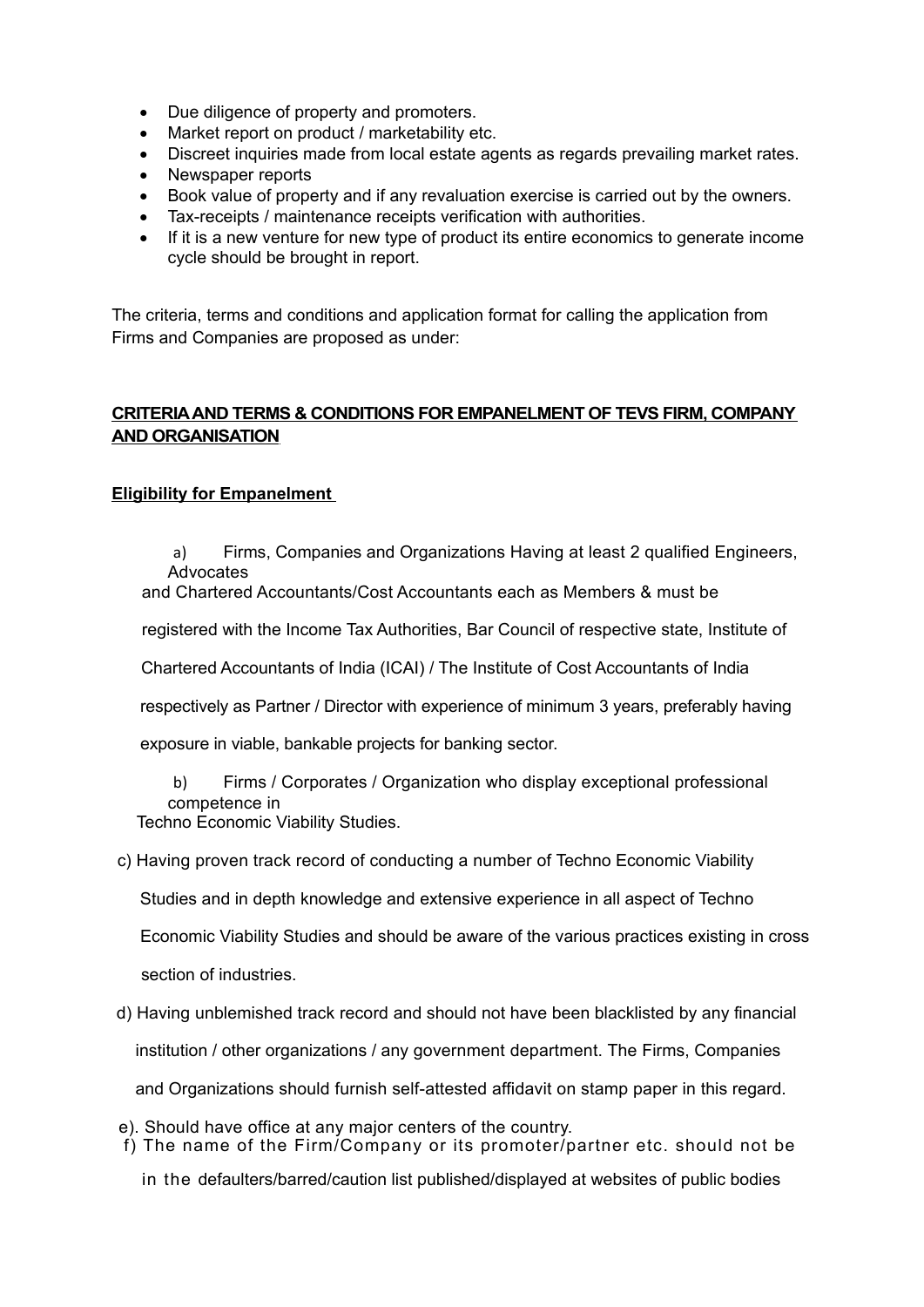such as by RBI/IBA/ECGC/SEBI/CICs etc.

#### **Other Terms & Conditions:**

i) Application in the format placed below should be submitted to G.M. Credit Monitoring

and IRM, Bank of Maharashtra, Head Office, Lokmangal, Shivajinagar, Pune-411005,

Maharashtra, as per the 'Procurement News' on the Bank's website.

i) Usual KYC norms like Identity and address proof of Firm / Company are mandatory.

i) PAN Number and Registration Number with Income Tax, Bar Council, Institute of

Chartered Accountant/Institute of Cost Accountant of India is also mandatory for

applicant and its Partners/Directors.

ii) In the event of gross negligence/malpractices noticed by the Bank in Techno Economic Viability Studies by the firm conduct/scope of work apart from depanelling

the firm /company/organisation, the Bank reserves the right to include their names in

the cautionary list for circulation to all the Banks through IBA.

ii) TEVS firms will be evaluated on the basis of their performance and usefulness to the

Bank during review of empanelment by the bank at annual interval or as convenient to

the Bank.

iii) Bank reserves the right to reject any or all applications for empanelment without

assigning any reasons therefor.

iv) On empanelment the firm/company will have to give an undertaking with Non

Disclosure Agreement clause.

i) Fee structure would be determined by the bank and the concerned TEVS Depending upon the complexity of work involved.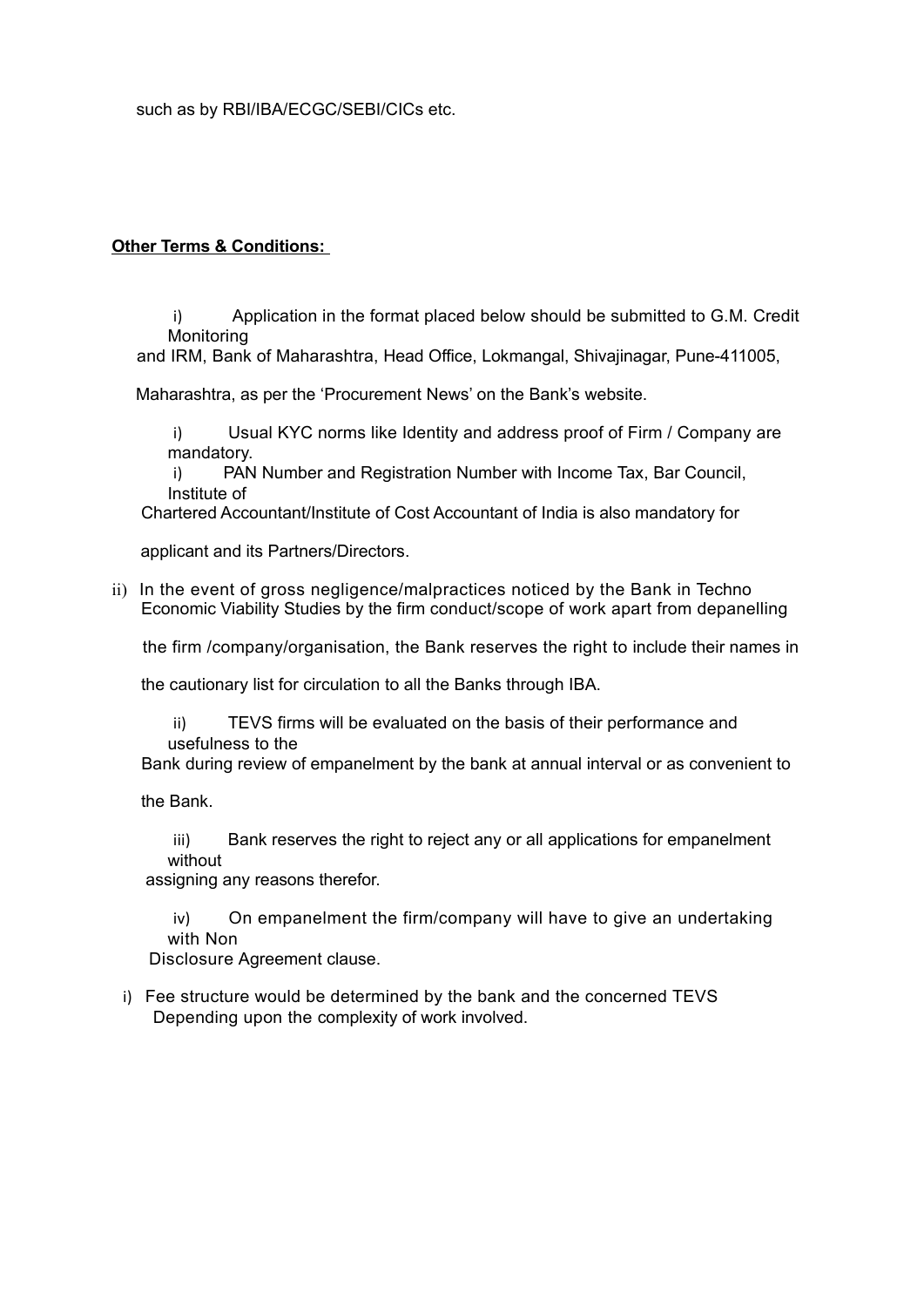# **Application Format for Empanelment of TEVS Firms/ Companies**

- 1. Name of Firm/Company/ Organization
- 2. Constitution / Date of Establishment
- 3. Address:

Regd. Office (with Phone/Fax Nos/Email)-

Head Office (with Phone/Fax Nos/Email) –

Branches (with Phone/Fax Nos/Email) –

- 4. Registration No. with Income Tax, Bar Council, The Institute of Chartered Accountants of India/ The Institute of Cost Accountants of India
- 5. Details of Technically/Professionally Qualified Staff :
- 6. Details of Key Person/Promoter/Partners of the Firm/Company

Name

Address Pan No. DIN No. Passport **Details** 

Professional Registration No. if any, Others

PAN No of firm/company

- 7. Experience in TEVS of units with documentary proof.
- 8. Whether presently on panel of B.O.M.? Yes / NO
- 9. Experience in dealing with project finance and its economic viability relating to Banking sector.
- 10. Firm/ Company's paid-up share Capital:
- 11. Names of Proprietor/ Partner / Major shareholder with holdings:
- 12. Net worth of the Firm/Company.
- 1. Details of important assignment executed for TEVS during last 3 years ( year wise names of the assignments.)
- 2. Area of Specialization of the firm / company: